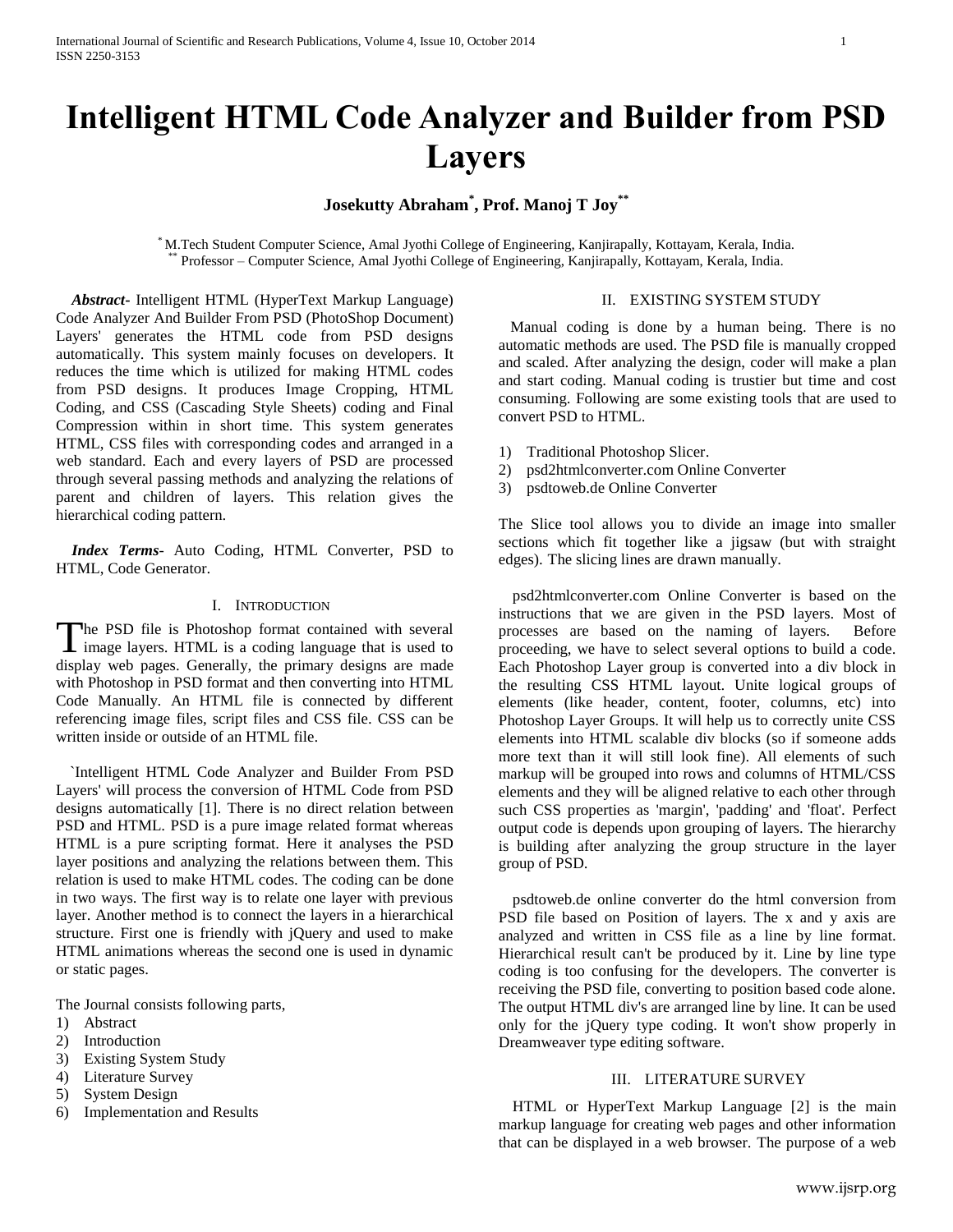browser is to read HTML documents [3] and compose them into visible or audible web pages. The browser does not display the HTML tags, but uses the tags to interpret the content of the page. HTML elements form the building blocks of all websites. HTML allows images and objects to be embedded and can be used to create interactive forms. It provides a means to create structured documents by denoting structural semantics for text such as headings, paragraphs, lists, links, quotes and other items. It can embed scripts written in languages such as JavaScript which affect the behavior of HTML web pages. CSS styles are used to controll the properties of HTML elements.

## *A. General Structure of HTML Page*

 The first item to appear in the source code of a web page is the doctype declaration. This provides the web browser (or other user agent) within formation about the type of markup language in which the page is written, which may or may not affect the way the browser renders the content. It may look a little scary at first glance, but the good news is that most WYSIWYG web editors will create the doctype for you automatically after you've selected from a dialog the type of document you're creating. If you aren't using a WYSIWYG web editing package, you can refer to the list of doctypes contained in this reference and copy the one you want to use.

# *B. Cascading Style Sheet Rules*

 Cascading Style Sheets (CSS) [4] is a style sheet language used for describing the look and formatting of a document written in a markup language. While most often used to style web pages and interfaces written in HTML and XHTML, the language can be applied to any kind of XML document, including plain XML, SVG and XUL. CSS [5] is a cornerstone specification of the web and almost all web pages use CSS style sheets to describe their presentation.

## *C. Position Based Coding Rule*

 When the element is given a relative position, one can then shift the element horizontally or vertically with the top, bottom, left, right properties. Everything else in the page stays exactly where it was and acts like the element was never moved.

#### *D. Overlapping DIVs*

 In normal HTML coding, DIVs are not overlapped. If one div is used, another one can be used right to it, left to it or under to it. But if we need to overlap to divs, we use position styles sheet property. The position has relatively connecting property value called `relative'. The element is positioned relative to its normal position, so "left:20" adds 20 pixels to the element's LEFT position.

# IV. SYSTEM DESIGN

 PSD layer parsing is the first phase of the Hierarchical Method. After Parsing, layer list are analyzed and a unique name is given for each layer. The unique name is a combination of date and time with layer name. Unwanted characters are avoided from layer naming. The extracted layer is converted to PNG image and giving the same unique name

as file name. This same name is given for the CSS class name for identification. Default Data Table Structure is used to store the layer information. Then the list is sorted in the increasing order of top position. Another main function is to find the parent and child relations. After this analysis, we will get some uncategorized layers. These can be sibling or confused layers. The sibling layers are grouped and attached to a new parent layer. The very next stage is to generate HTML and CSS codes. Finally the HTML and CSS files are compressed to a zip file.



[Figure IV-1, Work Flow]

## *A. Hierarchical Structure - Design Considerations*

 In the Hierarchical Method, DIVs has relation with each other. If one DIV is inside of another, first one is called as parent and the second one is the child. This can be spread like in iterative manner.

The following are the basic design considerations in hierarchical rule.

- 1) One parent can hold more than one child. If this rule is not followed, the browser will show a wrong structure of web page.
- 2) If one DIV have more than one child, each one should follow same CSS float property.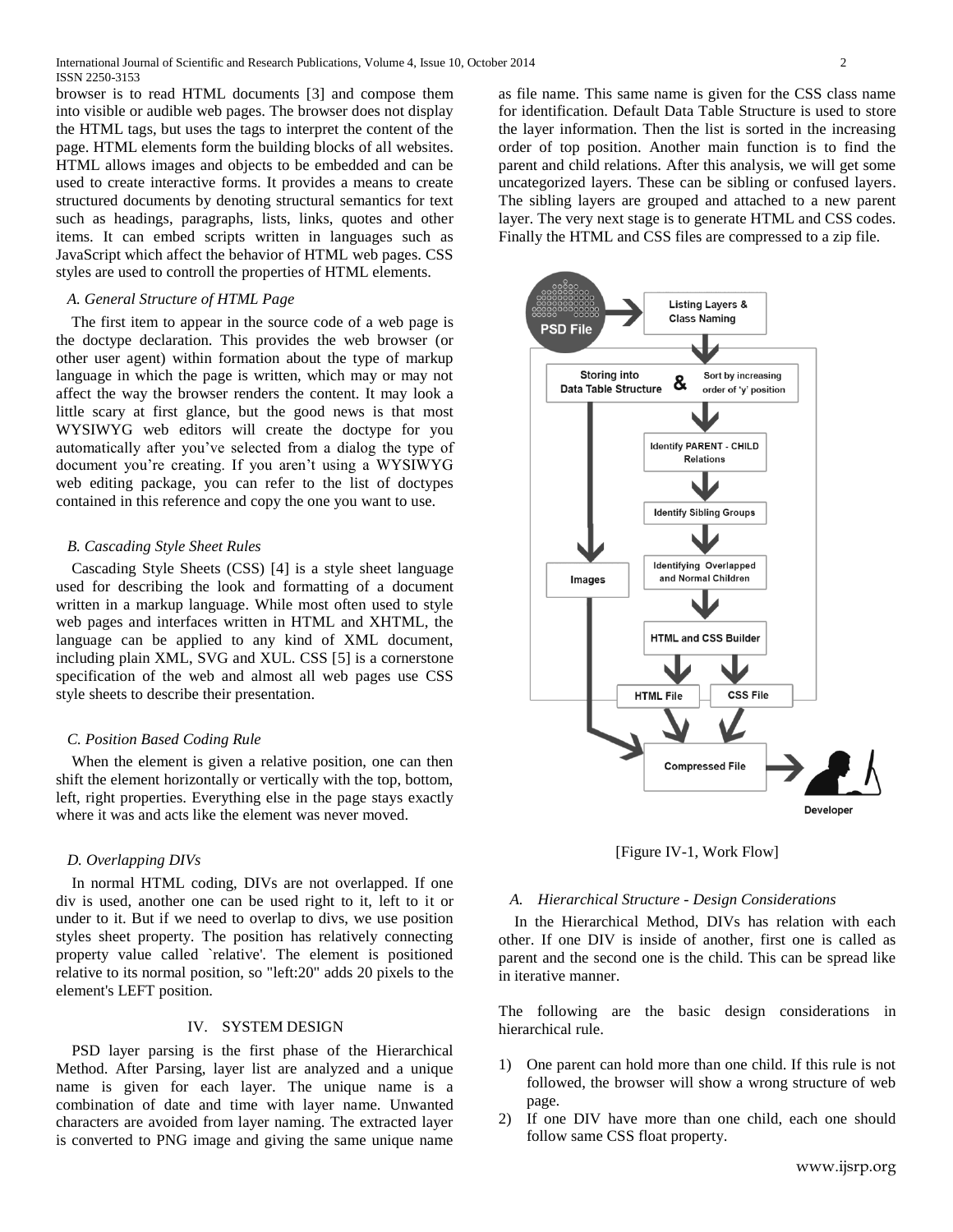3) In the case of overlapped layers, the position relative method can be used.



[Figure IV-2, Normal Hierarchy of DIVs]

# *B. General Symbol Table Design*

 The following is the base symbol table structure. The parser is parsing the PSD file and the layer information is analyzed. The name of layer is hashed with micro time for avoiding duplication.

| <b>Symbol Name</b> | Usage                                 |
|--------------------|---------------------------------------|
| SaveName           | Save name is the hashed name of layer |
| xposition          | Value of x position                   |
| Yposition          | Value of y position                   |
| LayerHeight        | Height of the layer                   |
| LayerWidth         | Width of the layer                    |
| xposition-xtended  | Value of x position plus width        |
| yposition-xtended  | Value of y position plus height       |
| Zindex             | z axis value (order of layer)         |
| Parent             | Parent of this layer                  |

# [Table IV-1, General Symbol Table View]

The SaveName is hashed name of layer. xposition, yxposition, LayerHeight, LayerWidth are saved from the PSD information list. xposition-xtended is the summation of xposition and LaterWidth. The layer is a rectangle structure. So, xposition-xtended is the last x position of the layer. Same way, yposition-xtended is based on the y position and the height of the layer. zindex is a digital value. It represents the order of layer. No two layer have same value. The parsing is

actually starting from zero to last value. Parent field is used for finding the relation between Parent and Child divs.

# V. IMPLEMENTATION AND RESULTS

The implementation consists of different steps. The code is delivering in hierarchical structure.

- A) PSD Parsing and Image Cropping.
- B) Storing Layer Information and Position Based Sort.
- C) Parent-Child Relation Analyzing.
- D) Sibling Group Analyzing.
- E) Identifying Overlapped and Normal Children.
- F) HTML Code and CSS Code Generation.
- G) Compression

# *A. PSD Parsing and Image Cropping.*

 Program reads the PSD file format and analyzing the layer information. This process is called as PSD parsing. The parsing is done in bottom to top manner. The designer starts with background and the contents are added one over another. The very next process is to crop each of these layers with background transparency support. The layer information contains the pixel data and the properties of layer image. The system uses PNG-24 to save the image files with transparency.

# *B. Storing Layer Information and Position Based Sort.*

 For finding the relations between the layers, we need to store the whole information of layers. Generally, a PSD file parsing is giving very few information such as x and y position from the document, height, width details and order of layer. So these are stored into a Symbol Table structure. Symbol Table is limited but very easy to access compared to other data structures.

The actual layer order is the order that we extracted from PSD file. But we need to change the order of arrangement for the hierarchical structure. So the order is changed as in increasing order of y position. This will give a vertically increasing structure as we needed.

The parsing was done from bottom to top order and now we have changed the order from top to bottom manner. Why we do the bottom to top in the parsing is to get the order of overlapping layers. Overlapped layer is noted and avoiding the completely masked layers.

# *C. Parent-Child Relation Analyzing Algorithm.*

 For designing the Parent-Child Relation Algorithm, I have used 4 set of conditions.

DT1 and DT2 are Data Table 1 and Data Table 2.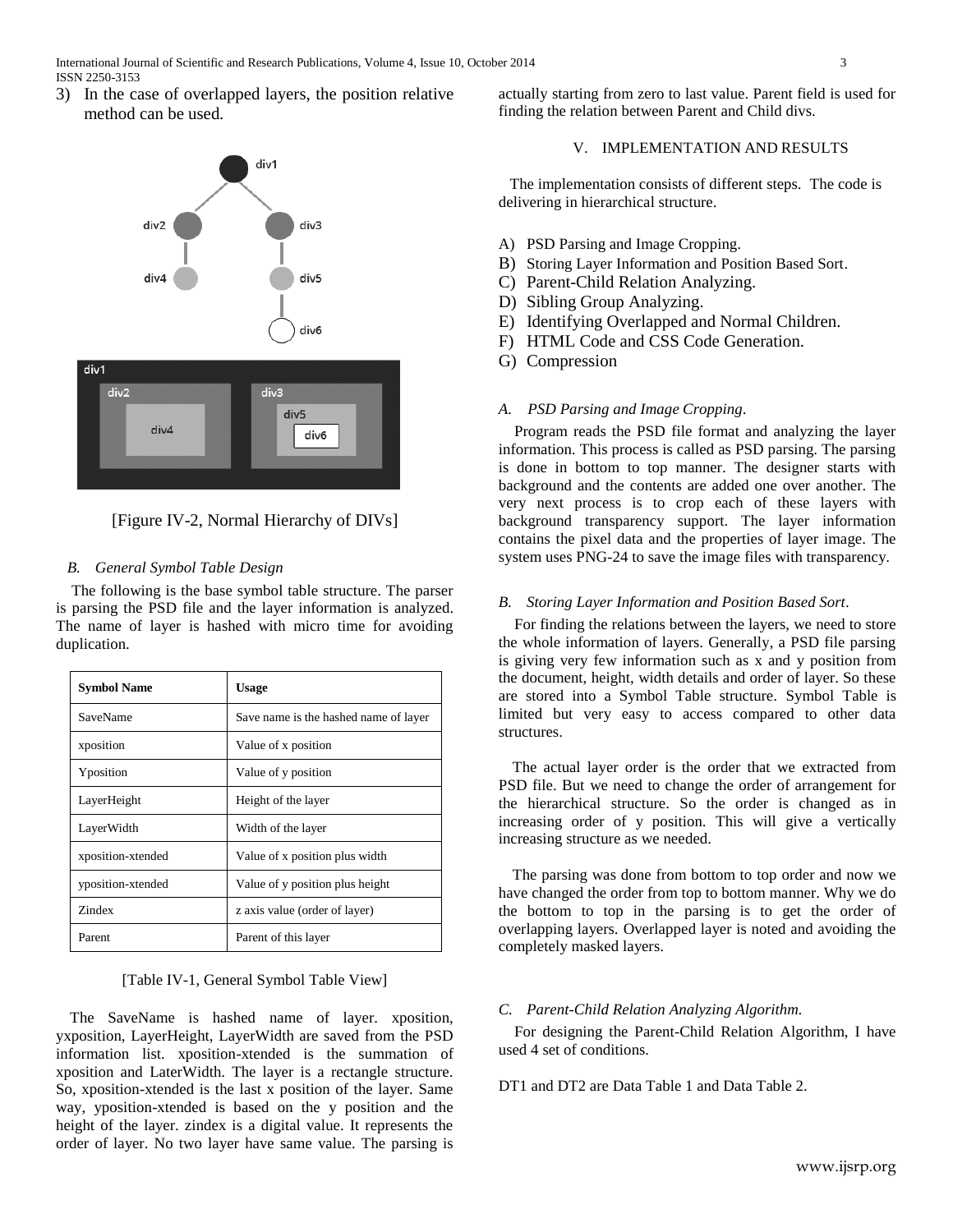*i. Set 1*

CONDITION 1: (DT2.X2 < DT1.(X1+width)) && (DT2.X2 > DT1.X1)

# CONDITION 2: (DT2.Y2 < DT1.(Y1+height)) && (DT2.Y2 > DT1.Y1)

As per condition 1 and condition 2, Child is situated inside of Parent's area. Sometimes, Parent may be overlapped completely over the child. In this case, the child is discarded.



[Figure V-1, Set 1 - Condition1 and Condition2]

# *ii. Set 2* CONDITION 3:  $(DT1.X1 == DT2.X1) && (DT1.Y1 == DT2.Y2)$

In condition 3, the x,y position of both are same. In this situation, if the order of DT2 is greater than DT1, DT2 can be considered as a child of DT1.



[Figure V-2, Set 2 – Condition3]

# *iii. Set 3* CONDITION 4:  $(DT1.X2 > DT1.X1) && (DT2.Y2 == DT1.Y1)$

The condition 4 is denoting that the child is attached to the top of parent. In this case also we have to consider the order of layer. Higher order one become as child. The lower order one means that the second layer will be under the parent layer. That means the child layer will be hidden because of the parent is covering completely.



[Figure V-3, Set 3 – Condition4]

# *iv. Set 4* CONDITION 5:

 $(DT1.X2 == DT1.X1) & & (DT2.Y2 > DT1.Y1)$ 



The condition 5 is denoting that the child is attached to the left of parent. In this case also we have to consider the order of layer. Higher order one become as child.

# *Parent-Child Identification Algorithm*

- 1. Data Table DT1
- 2. Data Table  $DT2 = DT1$

3. FOR each element in DT1 compared with DT2 excluding the same element

- 4. IF CONDITION 1 AND CONDITION 2 are TRUE
- 5. DT1.element is the parent of DT2.element
- $6.$  DT2.element.parent = DT1.element
- 7. IF CONDITION 3 is TRUE AND order of DT2 is greater
- 8. DT1.element is the parent
- 9. IF CONDITION 4 is TRUE AND order of DT2 is greater
- 10. DT1.element is the parent
- 11. IF CONDITION 5 is TRUE AND order of DT2 is greater
- 12. DT1.element is the parent
- 13. END
- 14. SymbolTable = DT2

# *D. Sibling Group Analyzing.*

 The SymbolTable is used to analyze the Sibling Group. Parent and Multiple child details are analyzed and store to a new Data Table Structure called ChildTable. This table details will helps to do the HTML and CSS coding.

# *Sibling Grouping Algorithm*

1. Data Table SymbolTable